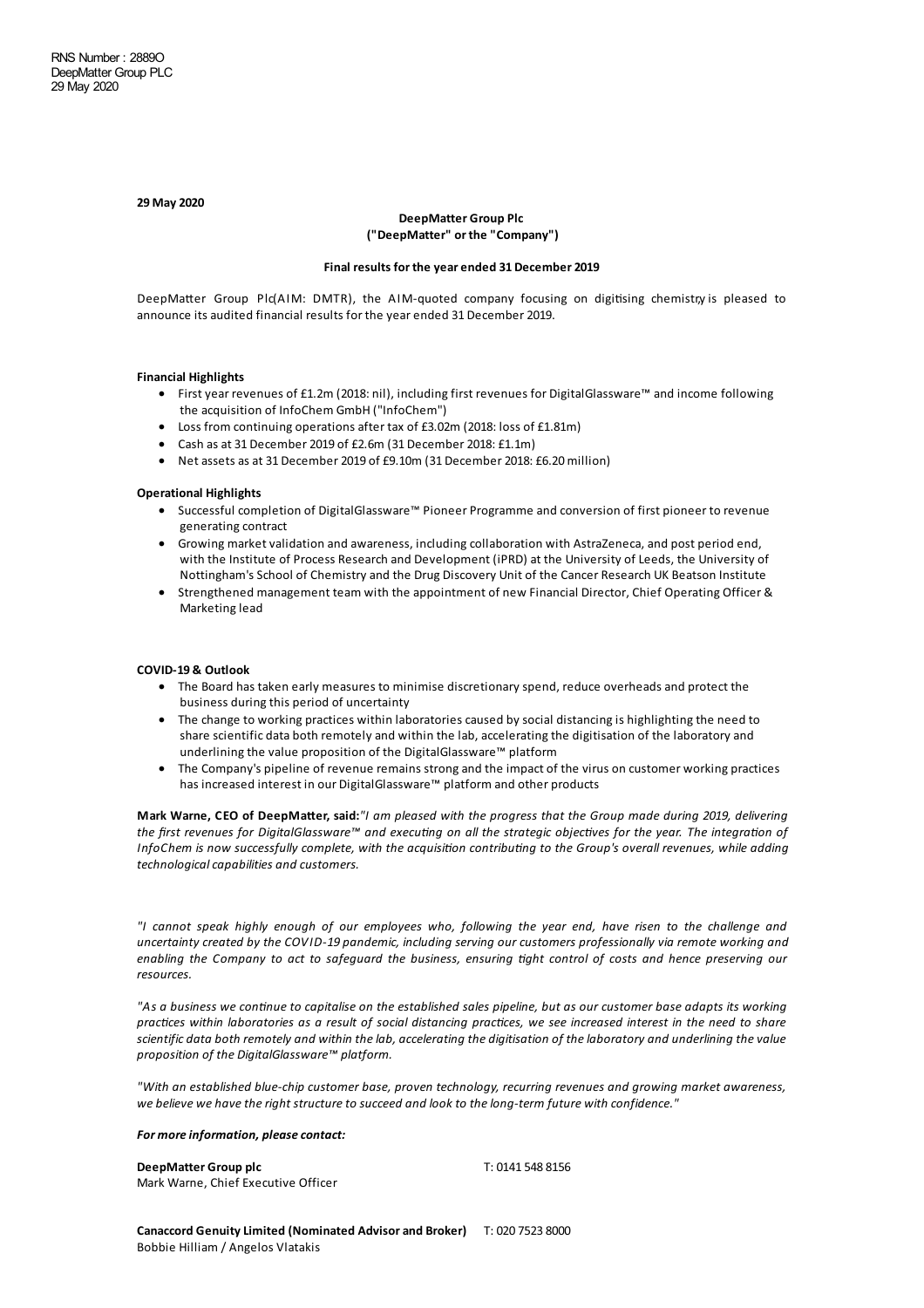# *About DeepMatter Group plc*

DeepMatter's long term strategy is to integrate chemistry with technology, thereby enabling a greater use of artificial intelligence and reaching a point where chemicals can be autonomously synthesised through robotics. In the near term *this involves the provision* of *an integrated software*, *hardware and artificial intelligence enabled platform*, *DigitalGlassware™, to scientists across research and process development sectors.*

*The DigitalGlassware™ pla3orm allows chemistry experiments to be accurately and systema!cally recorded, coded* and entered into a shared data cloud. The platform is designed to enable chemists to work together effectively; sharing the details of their experiments from anywhere and in real-time, so that work is not needlessly duplicated, time and *money wasted, and ultimately so new discoveries may be madefaster.*

Visit: [www.deepmatter.io](http://www.deepmatter.io/) and follow @deepmattergroup

## **Chairman's Statement**

I am pleased to report on a year of solid progress for DeepMatter, with the Group taking tangible steps towards its vision to digitise chemistry. All the targets set by the management team for 2019 were achieved, both financially and strategically, laying down a platform for growth in the years ahead. The DigitalGlassware™ Pioneer Programme has been brought to a successful conclusion and the first Pioneer converted to a revenue generating contract, the management team has been strengthened and the sales pipeline for DigitalGlassware™ has expanded considerably. The acquisition of InfoChem GmbH ("InfoChem") has further increased the income of the Group, bringing high margin recurring software revenues, while adding technological capabilities and customers. COVID-19 has impacted the way in which the business operates, however the pipeline of revenue remains strong and the impact of the virus on customer working practices has increased interest in our products.

Group revenues increased from £nil to £1.2 million in the year, benefitting from the first-time contribution of InfoChem and the first revenues for DigitalGlassware™. Approximately 75% of these revenuesare recurringin nature, derived from long standing customers and represent a stable base of revenues for the year ahead. Gross profit was £0.5 million at a margin of 44%, and the operating loss was £3.4 million (2018: £2.0 million), before exceptional costs relating to the acquisition. The Group recorded a loss after tax of £3.0 million (2018: £1.8 million) and an EPS loss of 0.42 pence (2018: loss of 0.35 pence) per share, in line with management's expectations. The Group raised approximately £4.0 million through a placing of shares in March 2019. The funds greatly strengthened the business, further financing ongoing DigitalGlassware™ technology development, user and partner support, marketing, data science initiatives and the manufacture of hardware. We would like to thank all the new and existing investors who took part for their support.

The Board carefully manages investment to support the Group's growth opportunity and has adopted a capital efficient strategy. A consolidation of personnel resources following the integration of the InfoChem business has resulted in a reduction in the cost base of the Group, the benefit of which will manifest itself in 2020. The Group closed the year with a net cash position of £2.6 million (2018: £1.1 million).

The Group continues to execute on the organic growth strategy of the business, seeking to grow both DigitalGlassware™ and ICSynth™ revenues, while remaining alert to the potential of acquisitions to enhance product development or add further customers to the Group.

## *Board Changes*

As DeepMatter transitions out of the R&D stage into commercialisation, so the composition of the Board has evolved. The Founding Scientific Director, Lee Cronin, and fellow Non-Executive Director, David Cleevely, both retired from the Board during the year, while continuing to provide support as part of an Advisory Committee. The commercial expertise on the Board was strengthened in the year with the appointment of Bettina Goerner as Non-Executive Director following the acquisition of InfoChem. Lauren Lees was appointed as Financial Director, having previously been Group Financial Controller concurrent with Michael Bretherton retiring as Financial Director.

We would like to wholeheartedly thank Michael, David and Lee for their contributions to the Group, and warmly welcome the new Board members. As part of the continuing evolution of the Board I will be retiring as a Director of the Company at the 2020 AGM, having served as a Director since 2014. The Board is in discussion with candidates and expects to announce the appointment of a Non-Executive Chairperson later in the year.

## *COVID-19*

Our priority at this time has been to ensure the well-being of our teams, and we have moved to remote working across our sites. To mitigate the impact of COVID-19 on the short-term conversion of the sales pipeline, cost-cutting measures have been implemented to preserve the Group's resources. The Board is confident sufficient measures have been put in place to ensure the progression of the Group through this time and maintains a vigilant focus on costs and the end market.

#### *Summary and Outlook*

DeepMatter is a well-managed business with a robust growth strategy and growing market opportunity. While the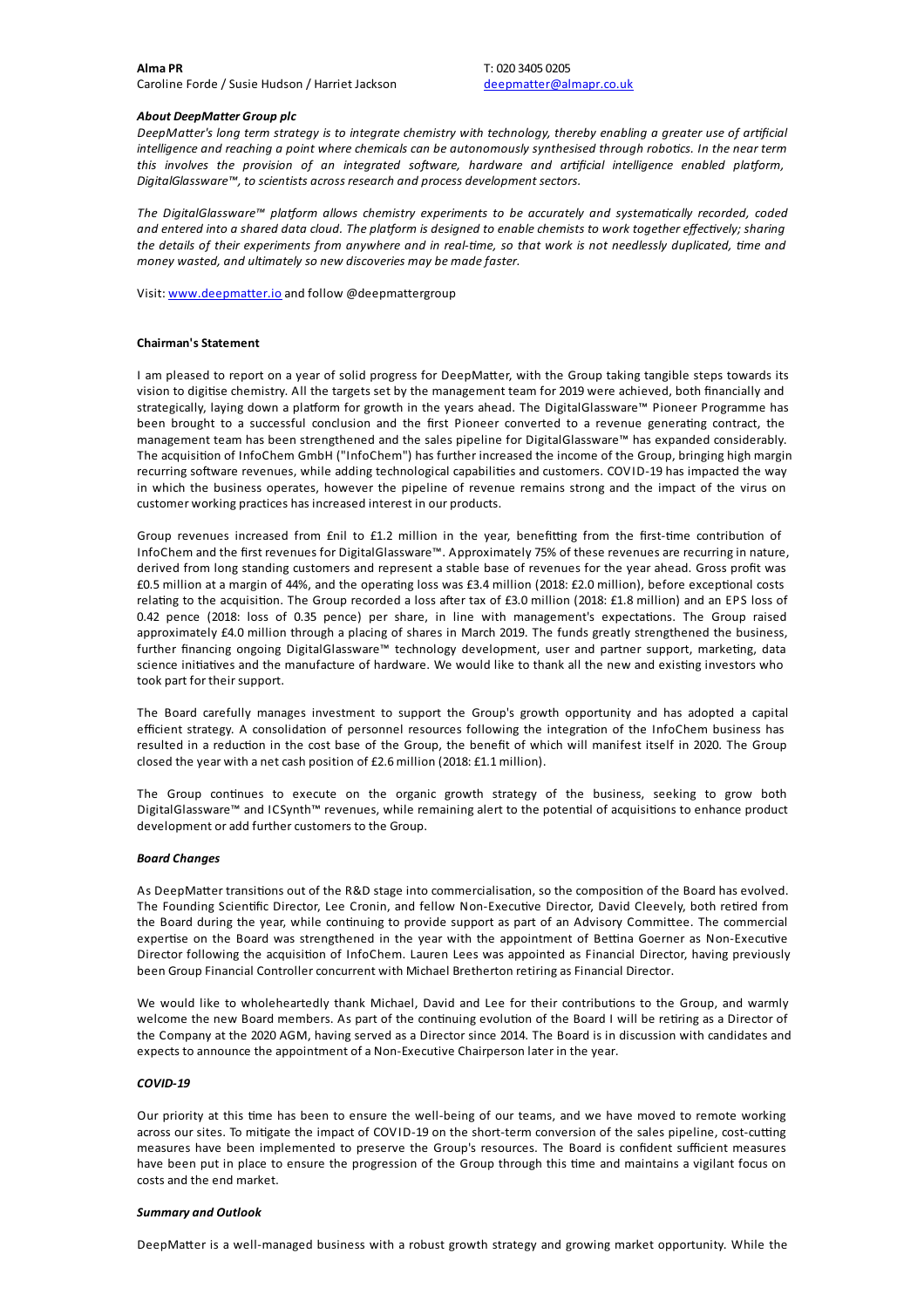uncertainty caused by COVID-19 situation will likely have an impact on the length of contract discussions in the shortterm, it is evident the opportunity for the Group's technology is significant and long-term. The change to working practices within laboratories caused by social distancing is highlighting the need to share scientific data both remotely and within the lab, accelerating the digitisation of the laboratory and underlining the value proposition of the DigitalGlassware™ platform.

The Board is therefore confident in the prospects for DeepMatter, its ability to weather the current market conditions and deliver on the increasing interest and relevance of its offering.

**James Ede-Golightly** Non-Executive Chairman **28 May 2020**

## **STRATEGIC REPORT**

The Directors present their Strategic Report with the audited consolidated financial statements and their assessment of risks faced by DeepMatter Group Plc ("DeepMatter" or the "Company") and its subsidiaries ("the Group") for the year to 31 December 2019.

The Company has four wholly owned subsidiaries, three of which are active trading entities, InfoChem GmbH ("InfoChem"), DeepMatter Limited ("DML") and OpenIOLabs Limited ("OpenIOLabs"). DeepMatter Tech Limited ("DTL") is a dormant subsidiary.

## **Principal Activity and Business Model**

The Group's ongoing business activity, undertaken by DML and InfoChem, is that of the digitisation of the chemical space coupled with innovative chemical discovery.

The Group continues to make exciting progress in deploying its DigitalGlassware™ technology platform, comprising an easy-to-use software interface and a unique, low footprint sensor array, which allows an individual to access reproducible chemistry via internet protocols.

As outlined in our Annual Report for 2018, our strategic priorities for 2019 were to:

- Ensure engagement with Key Opinion Leaders
- Progress industrial site roll-outs to earlyadopters
- Initiate Cheminformatics integration into DigitalGlassware™

We are pleased to report having realised all these priorities in 2019.

#### **Market & Strategy**

The Company's strategy is focused on the development of DigitalGlassware™, a data rich platform, which we believe has the potential to transform chemistry lab processes, bringing the benefits of digital technology, cloud computing and AI to the lab, improving R&D productivity.

Chemical companies are making their plants and processes increasingly digital, data-driven and interconnected. Human interaction to produce chemical products introduces many opportunities for error and the 'Reproducibility crisis' in chemistry, where chemical experiments cannot be accurately reproduced and therefore duplication work is required, is estimated to cost the industry over \$28 billion\* annually in the US alone.

\* published by Freedman et al at the Global Biological Standards Institute, Washington, D.C., USA in the peer reviewed journal PLOS Biology 13 *(2015).*

Our innovative platform, DigitalGlassware™, is a cloud-based software, proprietary hardware and machine-learning enabled platform which eradicates reproducibility issues. Experiments are accurately and systematically recorded, coded and entered into a shared data cloud, allowing scientists to collaborate effectively, sharing details of their experiments from anywhere and in real-time.

Our goal is for our DigitalGlassware™ technology platform, along with other cheminformatics products, to be used across the pharmaceutical and wider chemical research industry to produce new chemical products, better, faster and cheaper. We will achieve this through:

- Organic growth of the User Base, Data Repository and Revenues
- Strategic Partnerships with influencers, sectoradjacent hardware and data providers
- Commercial validation of the aggregate data proposition

#### **Operational Review**

#### The Pioneer Programme

The Pioneer Programme, for the initial testing and industry validation of the DigitalGlassware™ platform has now been brought to a successful conclusion, with one of the Pioneers converting to a revenue generating contract in the year.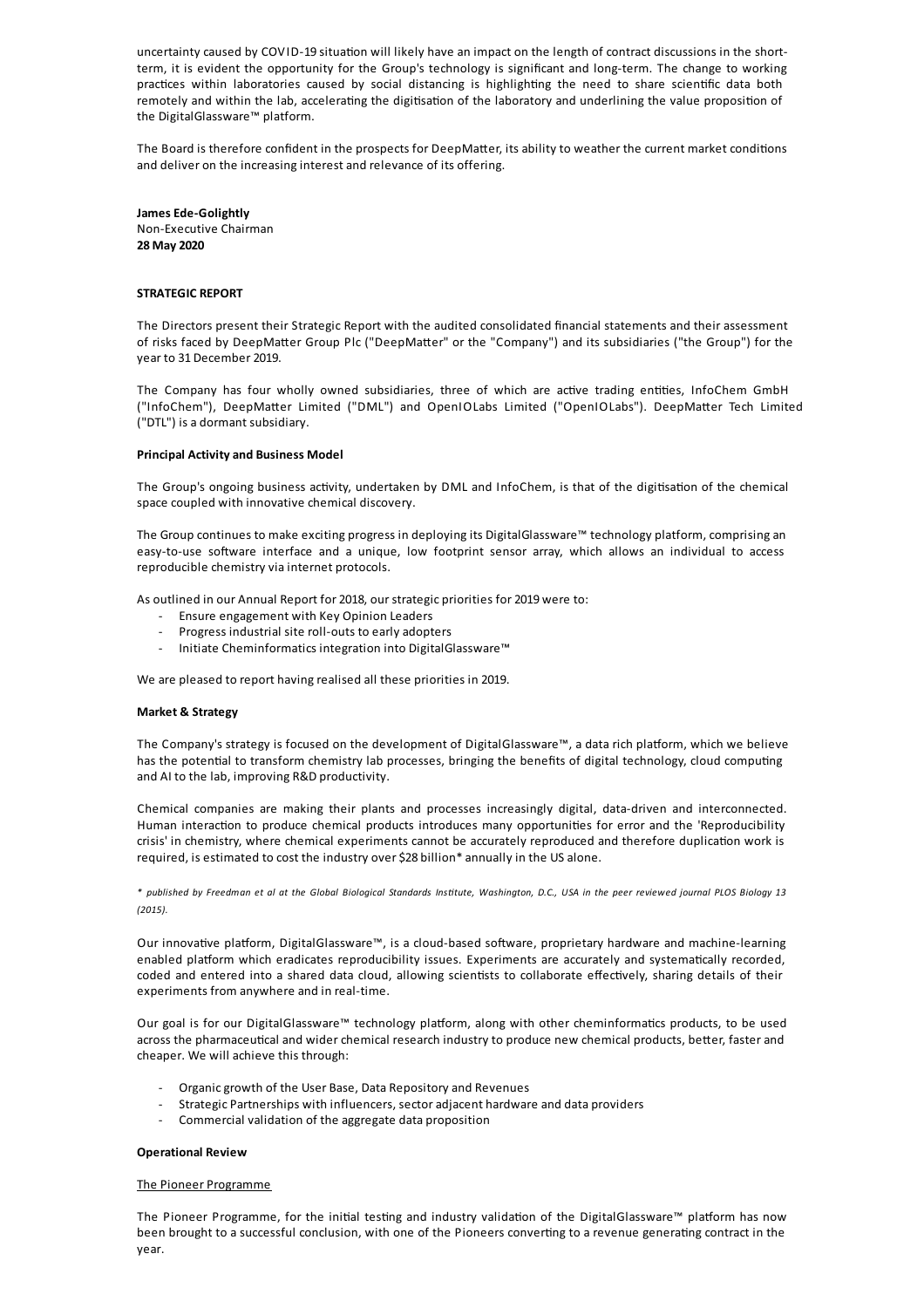#### *Growing marketvalidation and awareness*

2019 saw growing market validation for the Company's DigitalGlassware™ technology. This started with the Company receiving its first purchase order for the platform in August 2019, from o2h discovery ("o2h"), an Anglo-Indian medicinal chemistry service provider that has end-to-end capability to take drug discovery programmes to the IND filing stage. o2h participated in the Company's Pioneer Programme during 2018, trialling the DigitalGlassware™ platform in both its research and process chemistry operations. Having participated in the Pioneer Programme, and being sufficiently impressed by the DigitalGlassware™ technology, o2h elected to pay for the provision of a greater number of user licences. This roll out will enable o2h to use DigitalGlassware™ as part of its drug-discovery collaboration with a strategic customer.

In December 2019, we announced a collaboration with leading multinational pharmaceutical and biopharmaceutical firm AstraZeneca, with the aim of improving the productivity and reproducibility of compound synthesis.

Later that month, we welcomed three leading sector figures as industry advisors on our commercial roll-out of DigitalGlassware™. The advisors bring in-depth knowledge in research & medicinal chemistry, process chemistry and industrially focused closed-loop robotics and automation, all target industries for DigitalGlassware™.

Following the year end, our traction with institutions has continued. In February 2020, we were delighted to announce two collaborations with leading UK Universities: the Institute of Process Research and Development (iPRD) at the University of Leeds and the University of Nottingham's School of Chemistry. In April 2020 we also announced a trial of DigitalGlassware™ within the Drug Discovery Unit of the Cancer Research UK Beatson Institute.

To support awareness of the DigitalGlassware™ platform, we initiated marketing activity during the year, targeting both the corporates who will purchase the licences for DigitalGlassware™ and the chemists who will use it, through increased attendance at industry events, social media marketingand direct marketingactivities.

## Acquisition and integration of InfoChem GmbH

In March 2019, we completed the acquisition of InfoChem, a specialist in cheminformatics, from global publisher Springer-Verlag GmbH ("Springer Nature"). The total consideration payable was £2.031 million satisfied as to £0.321 million (€0.374 million) in cash and the issue of 68,400,000 new ordinary shares in the capital of the Group comprising of 25,600,000 initial consideration shares and 42,800,000 deferred consideration shares.

The acquisition and integration of InfoChem provided a solid financial platform for the business, bringing customers and recurring revenues while adding key software functionality to increase the capabilities of the DigitalGlassware™ platform. The acquisition provides the Group with cost effective access to extensive scientific expertise, established data sources and chemical information software tools. Integration of the operations are now complete, with selected InfoChem cheminformatics capabilities now embedded in DigitalGlassware™. A rolling programme of integration continues.

The pipeline of sales opportunities for ICSynth™, InfoChem's core product offering, has increased following acquisition and the Company is increasingly building awareness of InfoChem's value proposition within this growing market, supporting market share growth.

#### *Strengthening of our team*

During the year, the leadership team of the Group has been strengthened through the appointments of a new Financial Director, Chief Operating Officer and Marketing Lead.

#### Evolution of the suite of software offerings

#### **DigitalGlassware™**

We have continued to develop the DigitalGlassware™ platform through the year, building core capability and adding integrations with further software and hardware platforms, to increase the richness and quality of data captured and the platform's commercial attraction. Being a cloud-based platform, upgrades to the capabilities of the platform can be completed frequently, and these have included Electronic Laboratory Notebook ("ELN") interfacing, third party analytical hardware integration, streamlining of the interface, bespoke export options, automatically embedded Health & Safety codes, real-time sensor alerts, new virtual sensors, and the launch of a publicly accessible version of chemistry content on the DigitalGlassware™ platform.

As expected, the Group has also begun to identify unique chemistry insights, which it will use to create intellectual property and share with the wider scientific community in due course, as further proof of the validity of the platform. For example, correlating reaction yields and purities to multiple features recorded in data to determine which features are significant in changing synthesis outcomes. Through these efforts, the potential of the DigitalGlassware™ technology is gaining recognition in the scientific community.

To date, the DigitalGlassware™ platform has been used to collect data from over 2,400 days of chemistry research across over 1,000 individual experimental runs. Data has been collected and structured, comprising nearly 17 billion sensor readings over 400 million samples. Of the most frequently used synthetic reaction types in medicinal chemistry\*, the majorityare represented in the DigitalGlassware™ platform.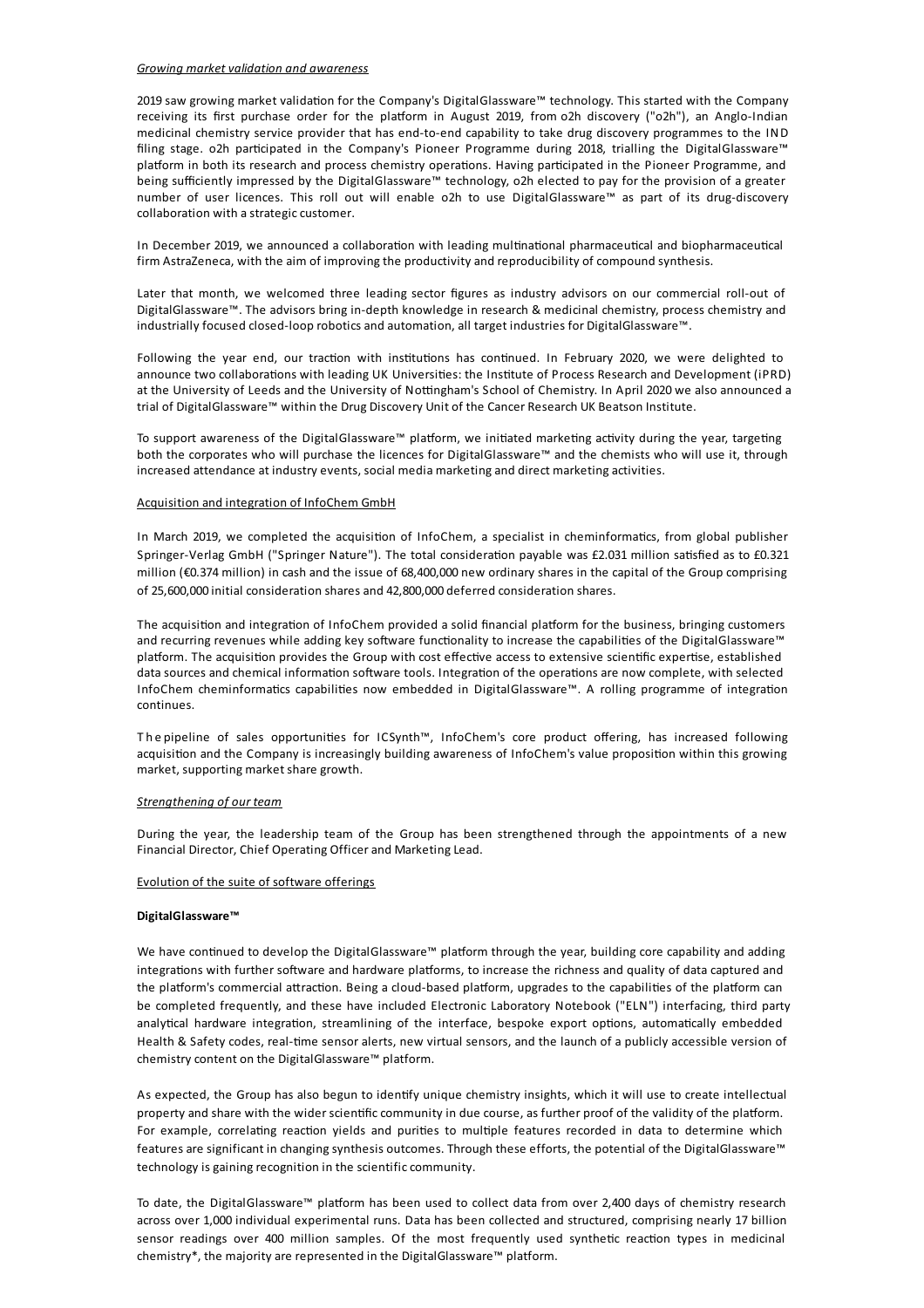The first patents relating to unique chemistry insights from the platform have been filed and we have a rapidly growing minable data repository.

chemistry\*, the majorityare represented in the DigitalGlassware™ platform.

\*as reported in the frequently cited publication by Brown and Boström of pharmaceutical company AstraZeneca in the Journal of Medicinal *Chemistry 59, 4443 (2016)*

#### **ICSynth™: innovative retro-synthesis tool**

InfoChem's lead software product, ICSynth™, is a key asset for the Group. This desktop machine learning based synthesis design tool reduces costs and identifies unique choices for chemical reactions. The Synthesis Planning market is growing rapidly, and we see a strong opportunity to take market share with this product which, unlike peers, allows retrosynthesis prediction for novel molecules, in-house installation using our customers' knowledge model and the use of any reaction database as a knowledge model. An update to the software application has been under development, rich in new features and release of an advanced user interface is planned for later in 2020.

## **COVID-19 and Current Trading**

As with many businesses, the impact of the COVID-19 pandemic has been felt both by us and our customers. We have seen a protraction of contract negotiations with our target customer base of large pharmaceutical organisations, whose immediate focus has been on the reorganisation of their workforces and the prioritisation of COVID-19 related activities.

Our priority has been to ensure the well-being of our teams, and the Group has moved to remote working across our sites, with all existing customers being fully supported remotely. In order to protect the business through this period, we have reduced the cost base of the Group through the deferment of Board, and management and employee salaries, the reduction of expenditure and the use of Government support schemes, where appropriate, in both the UK and Germany.

The need to either close laboratories or reduce the workforce occupancy within laboratories, implement remote working and share data across offsite and onsite teams has highlighted the benefit of the cloud-based sharing of scientific data and underlined the value-proposition of the DigitalGlassware™ platform. While negotiations can be protracted, we are engaged in promising discussions with several multi-national organisations, our relationship with AstraZeneca continues and we have a growing pipeline of further opportunities.

#### **Outlook**

Currently our focus is on safeguarding the business through the challenging period ahead, retaining a tight control of costsand preserving our resources, while ensuring we have the ability to capitalise on ourgrowingsales pipeline.

Our ongoing objectives in 2020 will be based around further development of DigitalGlassware $^{\text{TM}}$  through:

- Organic growth or the User Base, Data Repository and Revenues
- · Strategic Partnerships with influencers, sectoradjacent hardware and data providers
- Commercial validation of the aggregate data proposition
- Signing more revenue-generating contracts with large pharma
- Enhancing the Platform's capabilities in Research and Process Chemistry and Teaching

With a blue-chip customer base, proven technology, recurring revenues and growing market awareness we believe we have the right structure to succeed and look to the long-term future with confidence.

# **On behalf of the Board Mark Warne** Chief Executive Officer 28May 2020

## **Consolidated Statement of Comprehensive Income** For the year ended 31 December 2019

**Year to 31 December 2019 Year to 31 December 2018 £'000 £'000 Continuing operations** Revenue from contracts with customers **1,196** - **1,196** - **1,196** - **1,196** Cost of providingservices **(667)** - **Gross profit 529** - Research and development costs **(1,787)** (1,399) Share based payments **(278)** (6) Administrative costs **(1,850)** (600)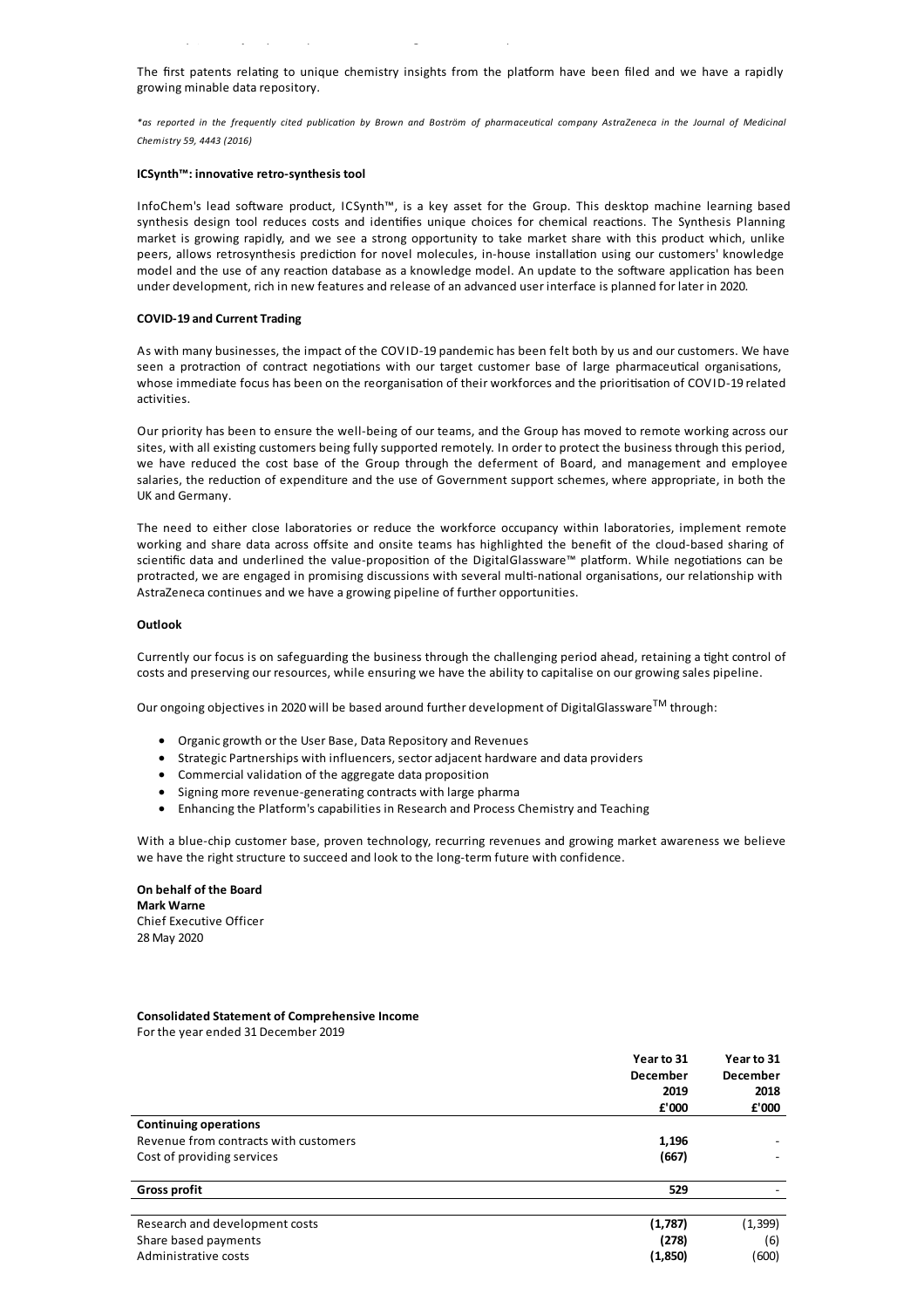| <b>Operating loss</b>                                             | (3,386)  | (2,005)  |
|-------------------------------------------------------------------|----------|----------|
| Finance income - net                                              | 23       | 12       |
| Loss before tax                                                   | (3, 363) | (1,993)  |
| Taxation                                                          | 346      | 180      |
| Loss from continuing operations                                   | (3,017)  | (1, 813) |
|                                                                   |          |          |
| <b>Discontinued operations</b>                                    |          |          |
| Profit/(loss) from discontinued operations                        | 22       | (104)    |
| Profit on disposal of discontinued operations                     | 14       |          |
| Net result from discontinued operations                           | 36       |          |
| Loss for the year                                                 | (2,981)  | (1, 917) |
|                                                                   |          |          |
| Other comprehensive income                                        |          |          |
| Amounts which may be reclassified to profit or loss               |          |          |
| Currency translation differences on foreign operation             | 7        |          |
| Total comprehensive loss for the year attributable to:            |          |          |
| The Company's equity shareholders                                 | (2, 974) | (1, 917) |
|                                                                   |          |          |
| Loss per share attributable to the equity holders of the Company: |          |          |
| Basic and diluted loss per share (pence) on continuing operations | (0.43)   | (0.33)   |
| Basic and diluted loss per share (pence) on total operations      | (0.42)   | (0.35)   |

# **Consolidated Statement of Financial Position**

Asat 31 December 2019

|                                                          | At 31           | At 31           |
|----------------------------------------------------------|-----------------|-----------------|
|                                                          | <b>December</b> | <b>December</b> |
|                                                          | 2019            | 2018            |
|                                                          | £'000           | £'000           |
| <b>Assets</b>                                            |                 |                 |
| <b>Non-current assets</b>                                |                 |                 |
| Intangible assets and goodwill                           | 6,633           | 4,914           |
| Investments                                              | 3               | 3               |
| Plant and equipment                                      | 41              | 29              |
| Right-of-use assets                                      | 182             |                 |
|                                                          | 6,859           | 4,946           |
| <b>Current assets</b>                                    |                 |                 |
| Inventories                                              |                 | 74              |
| Trade and other receivables                              | 432             | 152             |
| Income tax asset                                         | 172             | 289             |
| Cash and cash equivalents                                | 2,607           | 1,086           |
|                                                          | 3,211           | 1,601           |
| <b>Liabilities</b>                                       |                 |                 |
| <b>Current liabilities</b>                               |                 |                 |
| Trade and other payables                                 | (464)           | (345)           |
| Lease liabilities                                        | (123)           |                 |
|                                                          | (587)           | (345)           |
| <b>Net current assets</b>                                | 2,624           | 1,256           |
|                                                          |                 |                 |
| <b>Non-current liabilities</b>                           |                 |                 |
| Lease liabilities                                        | (61)            |                 |
| Deferred tax                                             | (341)           |                 |
| <b>Total non-current liabilities</b>                     | (402)           |                 |
|                                                          |                 |                 |
| <b>Total net assets</b>                                  | 9,081           | 6,202           |
|                                                          |                 |                 |
| Shareholder's equity                                     |                 |                 |
| Called up share capital                                  | 74              | 55              |
| Share premium                                            | 7,136           | 3,287           |
| Merger reserve                                           | 5,971           | 5,334           |
| Shares to be issued reserve                              | 1,274           | 204             |
| Foreign currency translation reserve                     | 7               |                 |
| <b>Retained deficit</b>                                  | (5, 381)        | (2,678)         |
| Total equity attributable to shareholders of the Company | 9,081           | 6,202           |

The financial statements were approved by the Board of Directors on 28May 2020 and were signed on its behalf by: Lauren Lees Finance Director

Company Number: 05845469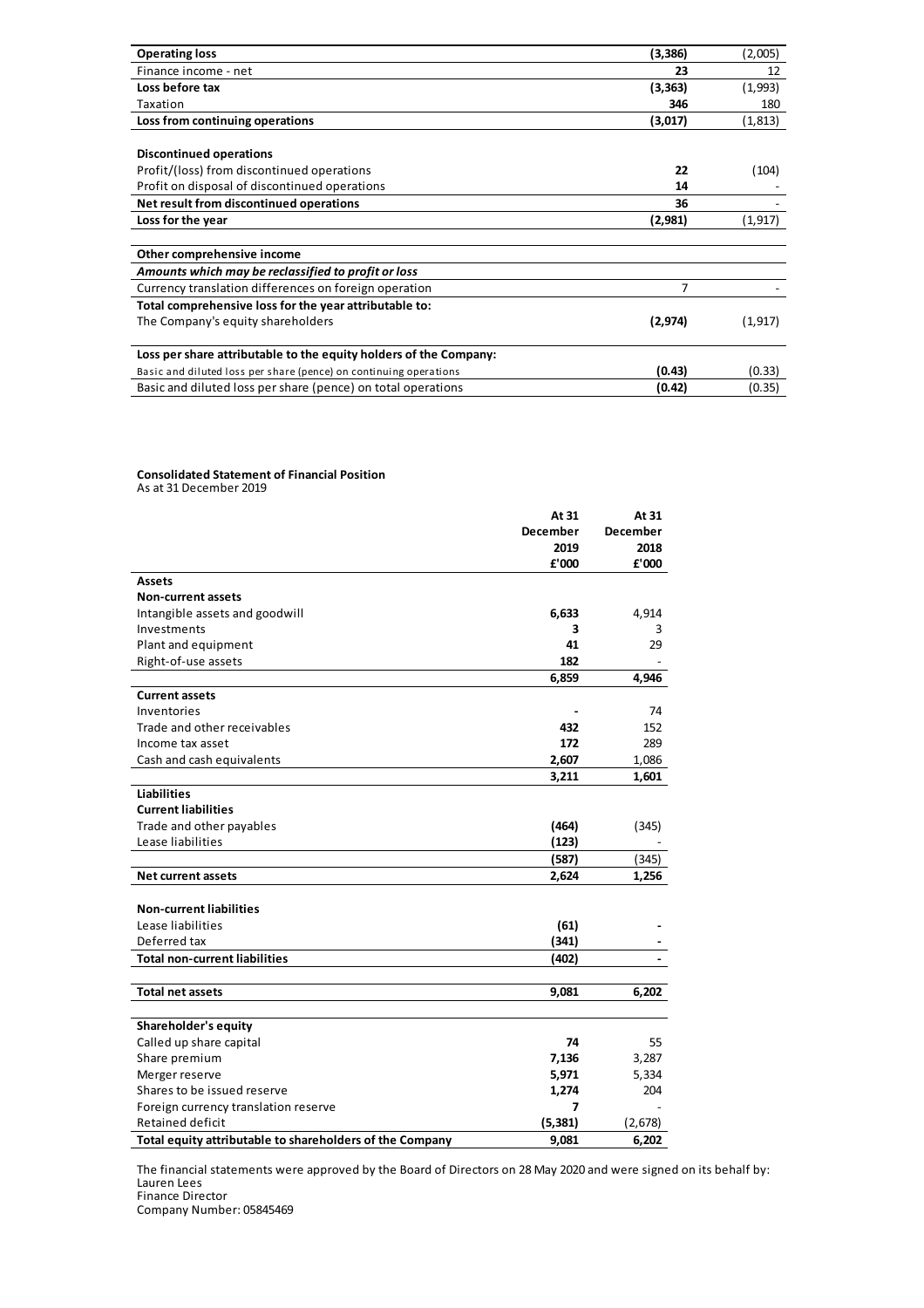# **Consolidated Statement of Changes in Equity**

For the year ended 31 December 2019

|                                          |              |              |         |          | <b>Shares to</b> | Foreign     |          |
|------------------------------------------|--------------|--------------|---------|----------|------------------|-------------|----------|
|                                          |              |              |         |          | be               | Currency    |          |
|                                          | <b>Share</b> | <b>Share</b> | Merger  | Retained | issued           | Translation | Total    |
|                                          | equity       | premium      | reserve | earnings | reserve          | Reserve     | equity   |
|                                          | £'000        | £'000        | £'000   | £'000    | £'000            | £'000       | £'000    |
| <b>Balance at 31 December 2017</b>       | 55           | 3,287        | 5,334   | (767)    | 204              | ۰           | 8,113    |
| Total comprehensive loss for the year to |              |              |         |          |                  |             |          |
| 31 December 2018                         |              |              |         | (1, 917) |                  |             | (1, 917) |
| Transactions with owners:                |              |              |         |          |                  |             |          |
| Share based payment charge               |              |              |         | 6        |                  |             | 6        |
| <b>Balance at 31 December 2018</b>       | 55           | 3,287        | 5,334   | (2,678)  | 204              | ٠           | 6,202    |
| Loss for the year to 31 December 2019    |              |              |         | (2,981)  |                  |             | (2,981)  |
| Currency translation differences         |              |              |         |          |                  | 7           | 7        |
| Total comprehensive loss for the year to |              |              |         |          |                  |             |          |
| <b>31 December 2019</b>                  |              |              |         | (2,981)  |                  | 7           | (2, 974) |
| Transactions with owners:                |              |              |         |          |                  |             |          |
| Issue of shares for cash                 | 16           | 3,849        |         |          |                  |             | 3,865    |
| Shares to be issued and issuable on      |              |              |         |          |                  |             |          |
| acquisition of subsidiary                | 3            |              | 637     |          | 1,070            |             | 1,710    |
| Share based payment charge               |              |              |         | 278      |                  |             | 278      |
| <b>Balance at 31 December 2019</b>       | 74           | 7,136        | 5,971   | (5,381)  | 1,274            | 7           | 9,081    |

# **Consolidated Statement of Cash Flows**

For the year ended 31 December 2019

|                                                                | Year to 31      | Year to 31      |
|----------------------------------------------------------------|-----------------|-----------------|
|                                                                | <b>December</b> | <b>December</b> |
|                                                                | 2019            | 2018            |
|                                                                | £'000           | £'000           |
|                                                                |                 |                 |
| Cash flows from operating activities                           |                 |                 |
| Operating loss from continuing operations                      | (3, 386)        | (2,005)         |
| Operating profit/(loss)from discontinued operations            | 29              | (213)           |
| Depreciation and amortisation charges                          | 558             | 59              |
| Share based payments charge                                    | 278             | 6               |
| Operating cash outflows before movement in working capital     | (2,521)         | (2, 153)        |
| Decrease/(increase) in inventories                             | 74              | (64)            |
| (Increase) in trade and other receivables                      | (51)            | (25)            |
| (Decrease) /increase in trade and other payables               | (247)           | 64              |
| Cash used in operations                                        | (2,745)         | (2, 178)        |
| Interest received                                              | 28              | 12              |
| Net cash used in operating activities                          | (2,717)         | (2, 166)        |
|                                                                |                 |                 |
| Cash flows from investing activities                           |                 |                 |
| Purchases of property, plant and equipment                     | (12)            | (13)            |
| Cash and bank in subsidiary at acquisition net of cash payment | 265             |                 |
| Net cash generated by/(used in) investing activities           | 253             | (13)            |
|                                                                |                 |                 |
| Cash flows from financing activities                           |                 |                 |
| Proceeds from the issue of share capital                       | 4.005           |                 |
| Transaction costs arising from issue of share capital          | (140)           |                 |
| Payment of lease liabilities                                   | (107)           |                 |
| <b>Taxation received</b>                                       | 289             |                 |
| Net cash generated by financing activities                     | 4,047           |                 |